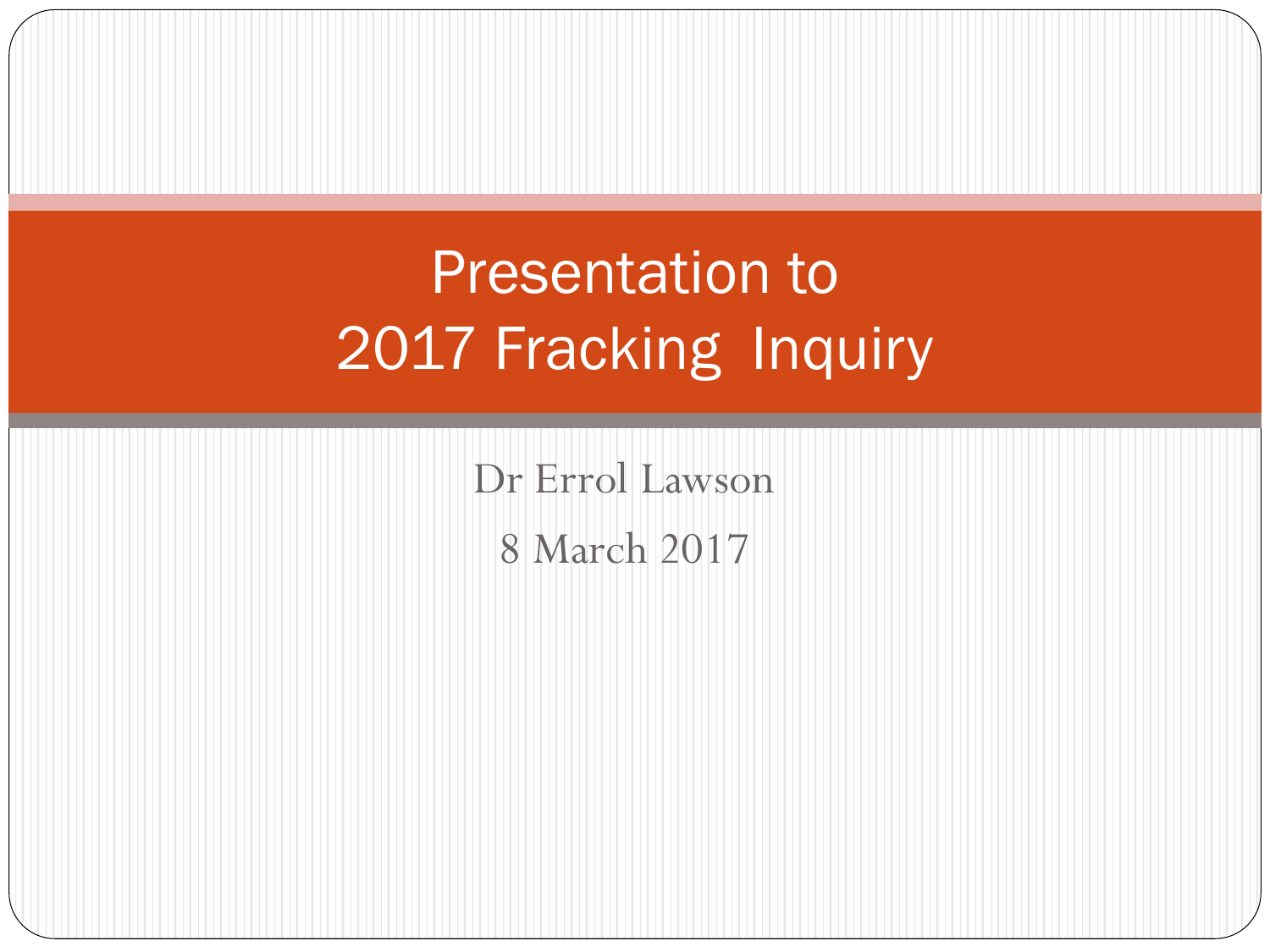# PURPOSE

- To discuss potential sources of contamination of the Tindal aquifer occasioned by a shale gas industry through all stages from Exploration to Completion and beyond
- To position potential sources of contamination on a Risk analysis matrix
- Primarily of relevance to Terms of Reference 1.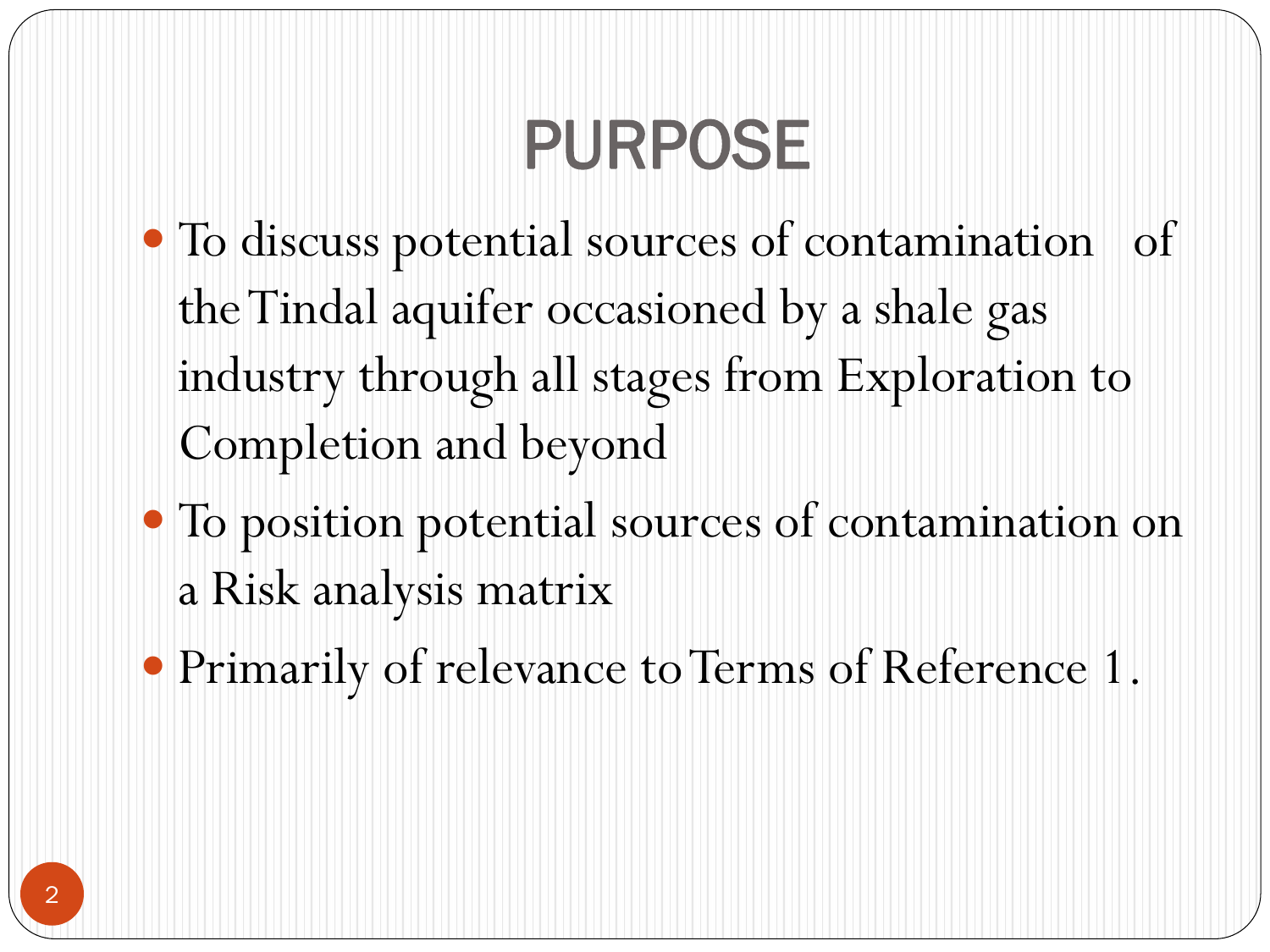### Potential risks of hydraulic fracturing

Unconventional Gas: Presentation by Damien Barrett CSIRO to Community Meetings Darwin & Katherine 21/22 November 2013

- Surface transportation spills
- Well casing leaks

•

- Connectivity through rock fractures
- Drill site discharge
- Wastewater disposal
- Retention pond release

#### **Largest risk:**

- Wastewater disposal
- · High epistemic uncertainty
- High flow back volumes
- Large number of wells
- Rozzell and Reaven (2012) Water Pollution Risk Associated with Natural Gas Extraction from the Marcellus Shale. Risk Analysis, 32, 1382-1393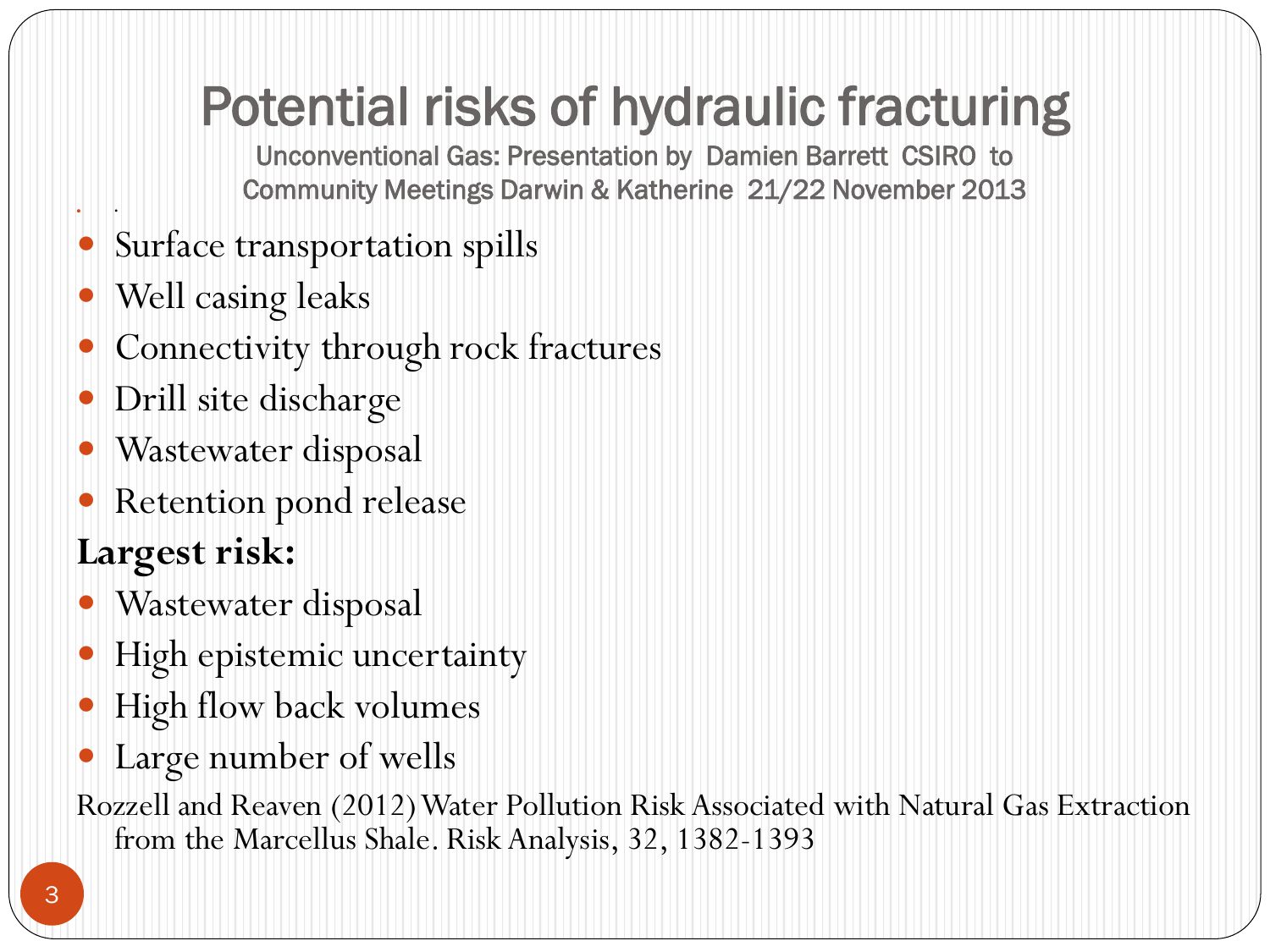## Well Casing Leaks-introduction

- For a gas industry to have no lasting effect on the several sustainable industries and permanent communities that rely on the Tindal aquifer, the wells to extract the gas must maintain integrity into the distant future, where "distant future" is defined as 100 years.
- Gas Industry processes have as their objective to establish and maintain Well Integrity by the application of cement to seal the space between the casing and the surrounding geological structure.
- In order to place the EVENT (as defined previously) on the LIKELIHOOD Axis it is necessary to know, or have an estimate of, the number of wells in a production gas field.
- The notes below derive a figure for the maximum number of fracked wells in the Betaloo basin as between 27,000 and 54,000 (Nutwood Downs/multi-well pads method) and 1260 (Frogtech/single well pads method).
- The discrepancy highlights the ease of generation of conflicting information relevant to the gas industry.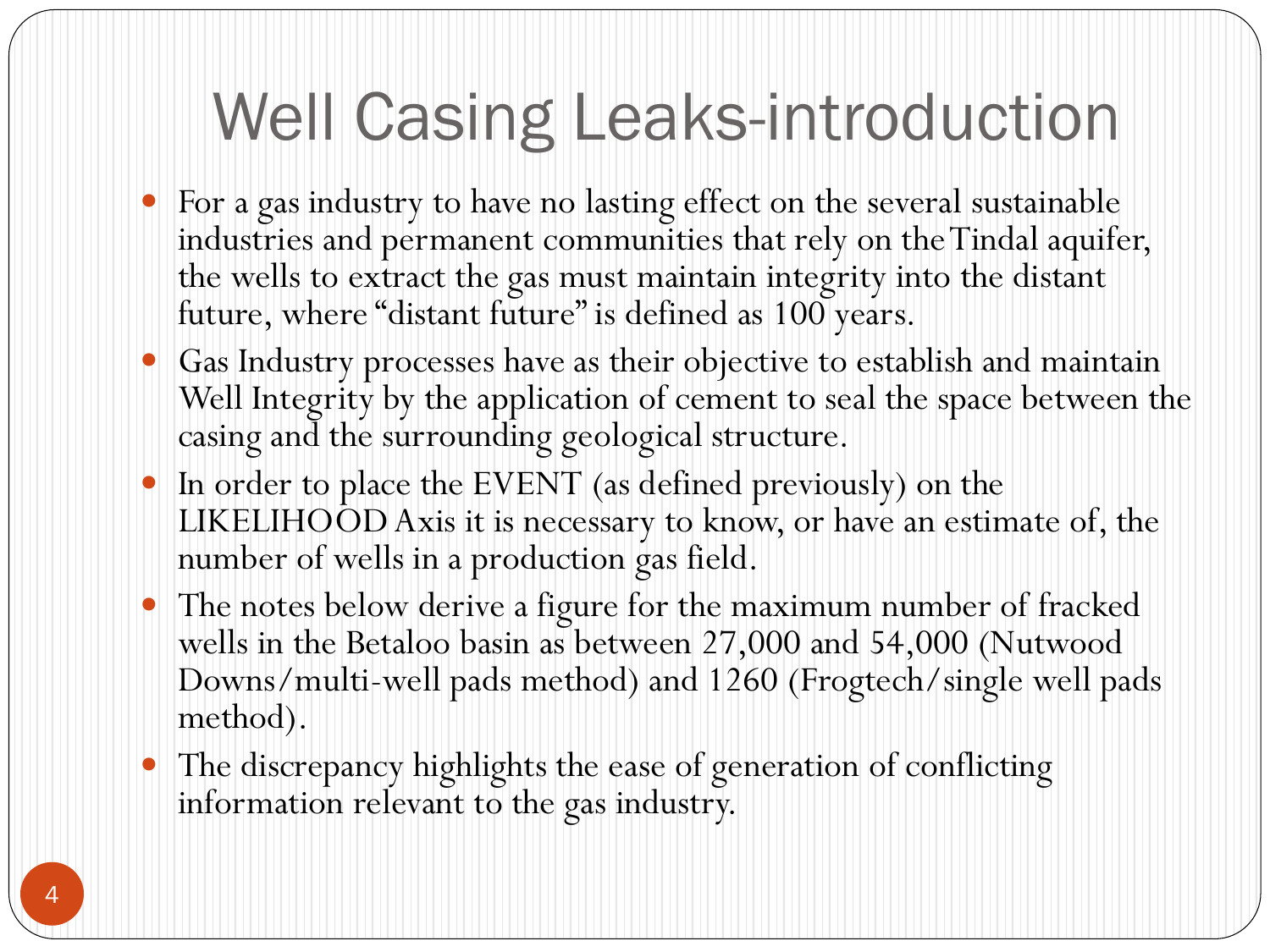## The Environment

- The seal is exposed to an environment is characterised by:
- 1. MECHANICAL SHOCK
- 2. VIBRATION
- 3. THERMAL SHOCK
- 4. MOISTURE
- 5. SALT
- 6. PRESSURE DIFFERENTIAL
- 7. TEMPERATURE DIFFERENTIAL
- 8. EARTH MOVEMENTS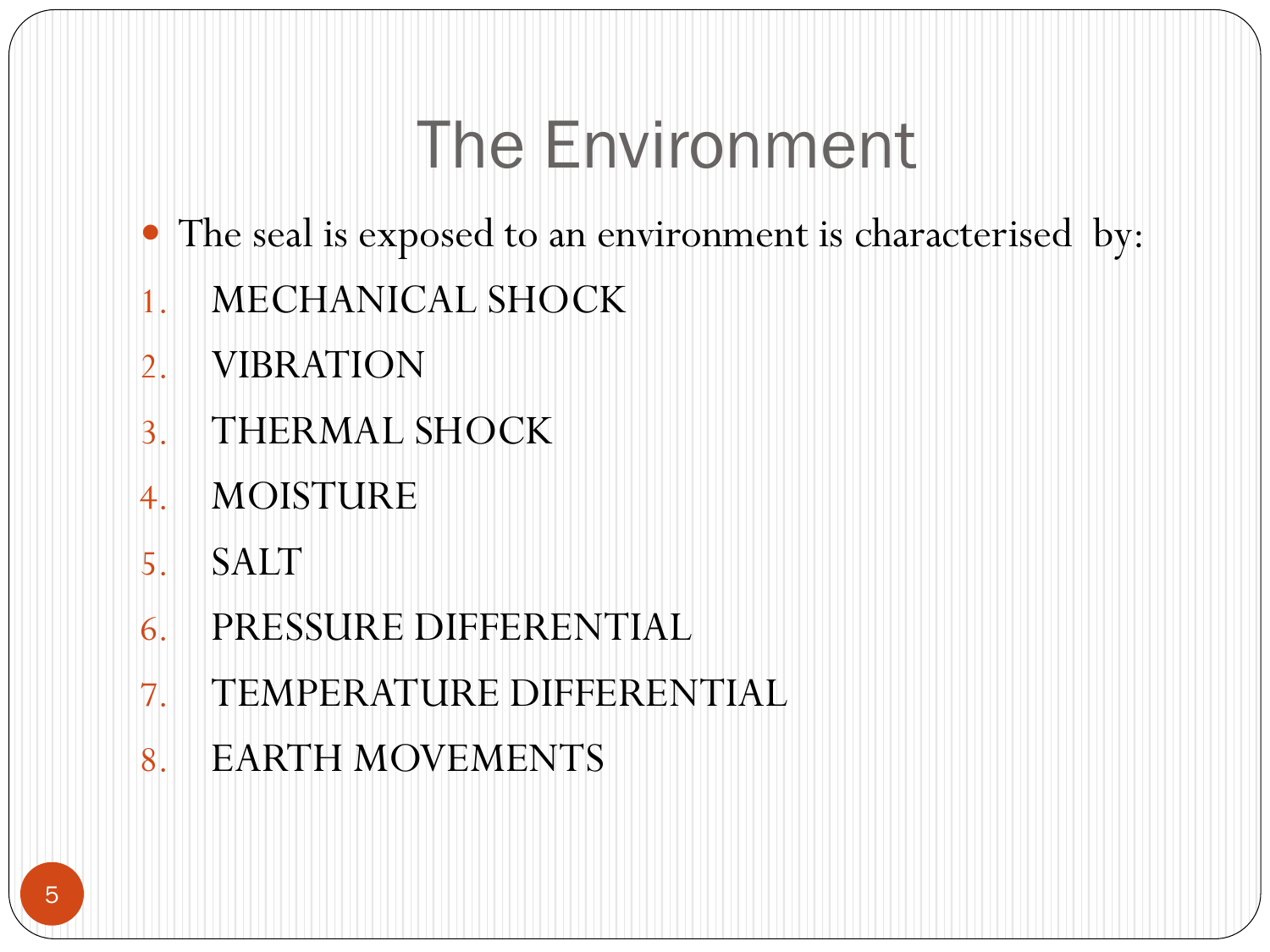## Life Cycle/Failure Mechanisms

My understanding of the life cycle of a gas well and the conditions to which the critical metal to cement seal is exposed:

- **Inject the cement**: Cleanliness and metal surface priming is essential for good uniform adhesion, but not possible in situ; complete metal-cement contact over entire casings length is essential but difficult, maybe impossible. Void testing is carried out. I assume there are tolerances on acceptable void sizes and tests for variation in quality of bonding.
- **Perforate the horizontal casing**: As many explosive shocks as there are stages resulting in relative movement between the two rigid materials, steel and cement. In practice the perforation channels penetrate the shale 6-18 inches. During the fracking process the induced fractures emanate out from these channels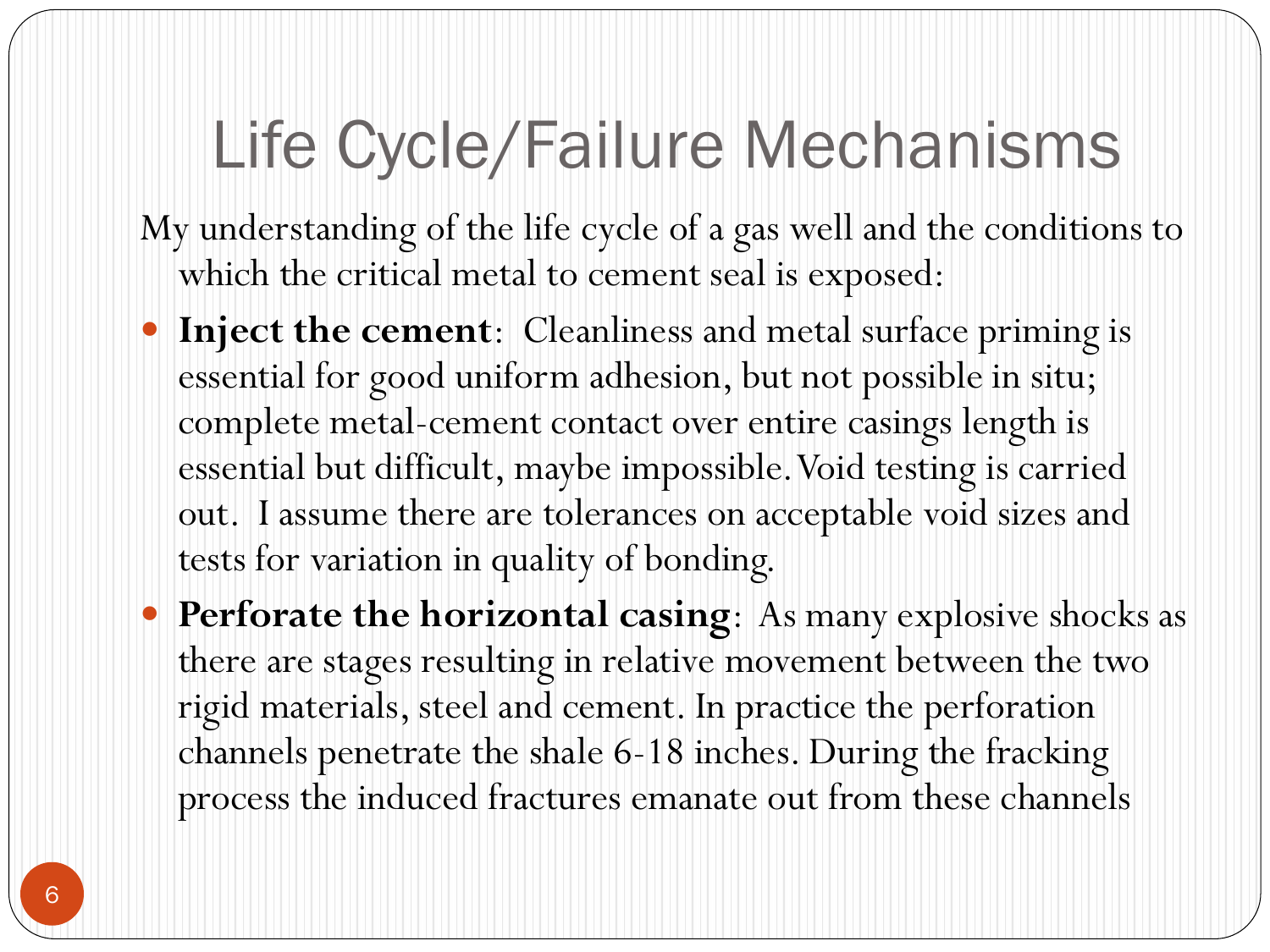### Life Cycle/Failure Mechanisms (contd.)

- **Frack the shale in stages**: Thermal shock as the fluid at surface temperature encounters the lower casing at subsurface temperature, resulting in relative movement. The casing will expand as 10,000 psi pressure is applied. The rate of application of the fracking fluid pressure must be controlled to avoid hydraulic hammer.
- **Gas flow:** Fracking fluid expelled by the initial gas flow, including acid to clear the perforations; some fluid escapes into capillaries between casing and cement; as flow proceeds proportion of fluid associated with the shale increases as does the salinity and content which may include radio nuclides, heavy metals and the products of the perforation explosions. It is not known if the gas flow is turbulent or laminar ie is the frequency, and associated vibration, generated by the gas flow white noise or single frequency?
- **Plug the casing:** At some juncture in the life cycle of the well the gas flow is assessed as not commercial. The well is plugged ie cement is injected into the producing casing and the shale bed sealed off. Gas continues to be released and pressure builds up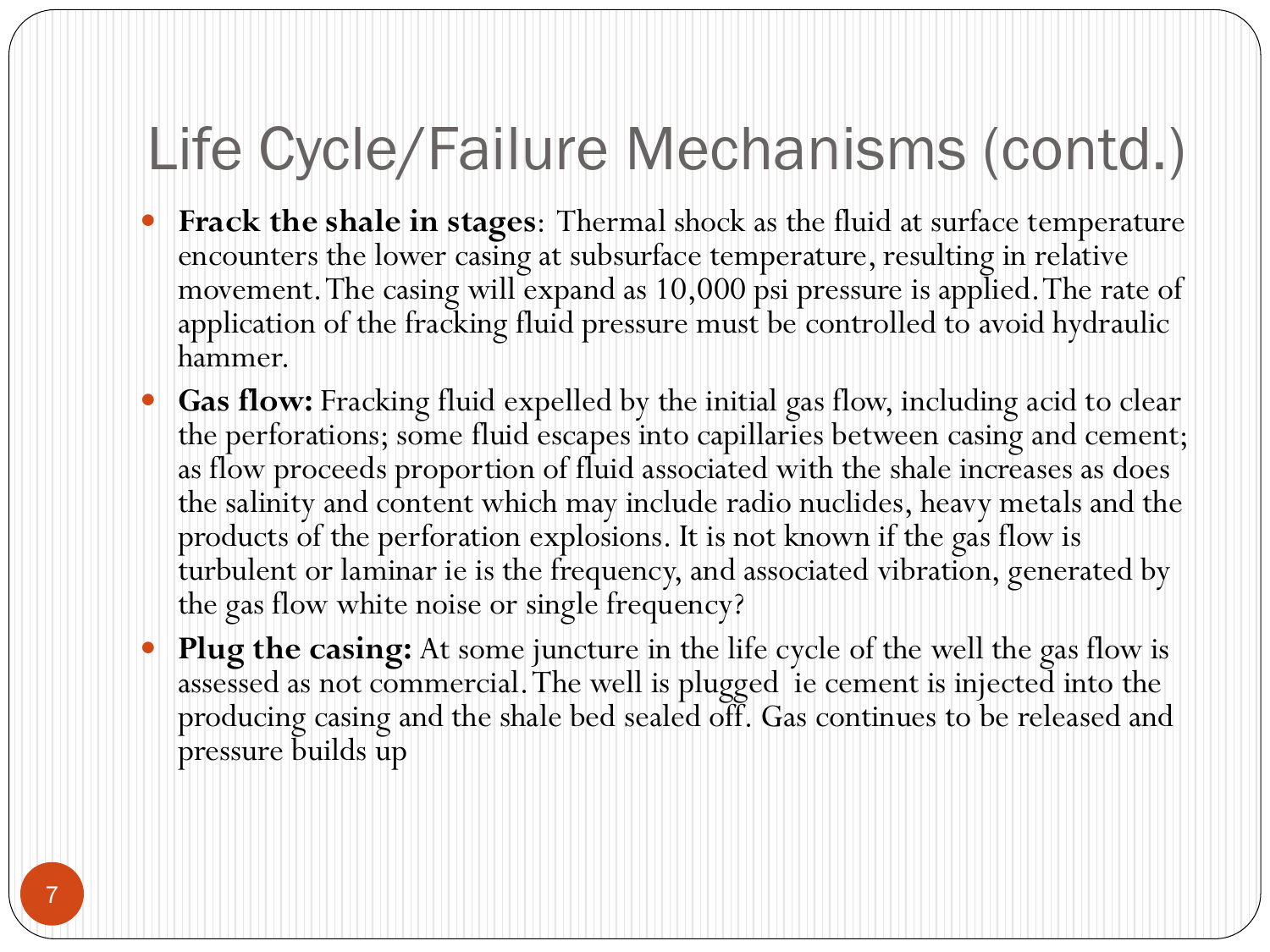# A Structural Engineer's View

- A structural engineer would describe the casing/cement combination as an extended composite structure comprising a very long steel tube as the inner component and an outer component of a cement layer nominally 2.5cm thick.
- The steel tube has been inserted down a hole in the ground and the cement is applied from the top and expected to surround the steel and bond to it all the way to the other end.
- Both materials are rigid and have different modulus of elasticity. There would be a concentricity tolerance allowing for some variation in thickness.
- Any factor which causes differential movement between the two bonded layers will lead to weakening and eventual rupture of the bond. There are several such factors identified in the previous slide, including shock, vibration, thermal differentials, internal and external mechanical stress.
- Moisture either by capillary effect or under pressure will find its way into any crack between casing and cement and if saline will accelerate corrosion.
- The consequence is migration path(s) for the gases and other materials released from the shale to the overlying aquifer and to the atmosphere. The predicted Impact is to render the aquifer unsuitable for its current and projected use in support of sustainable industries, established communities and the environment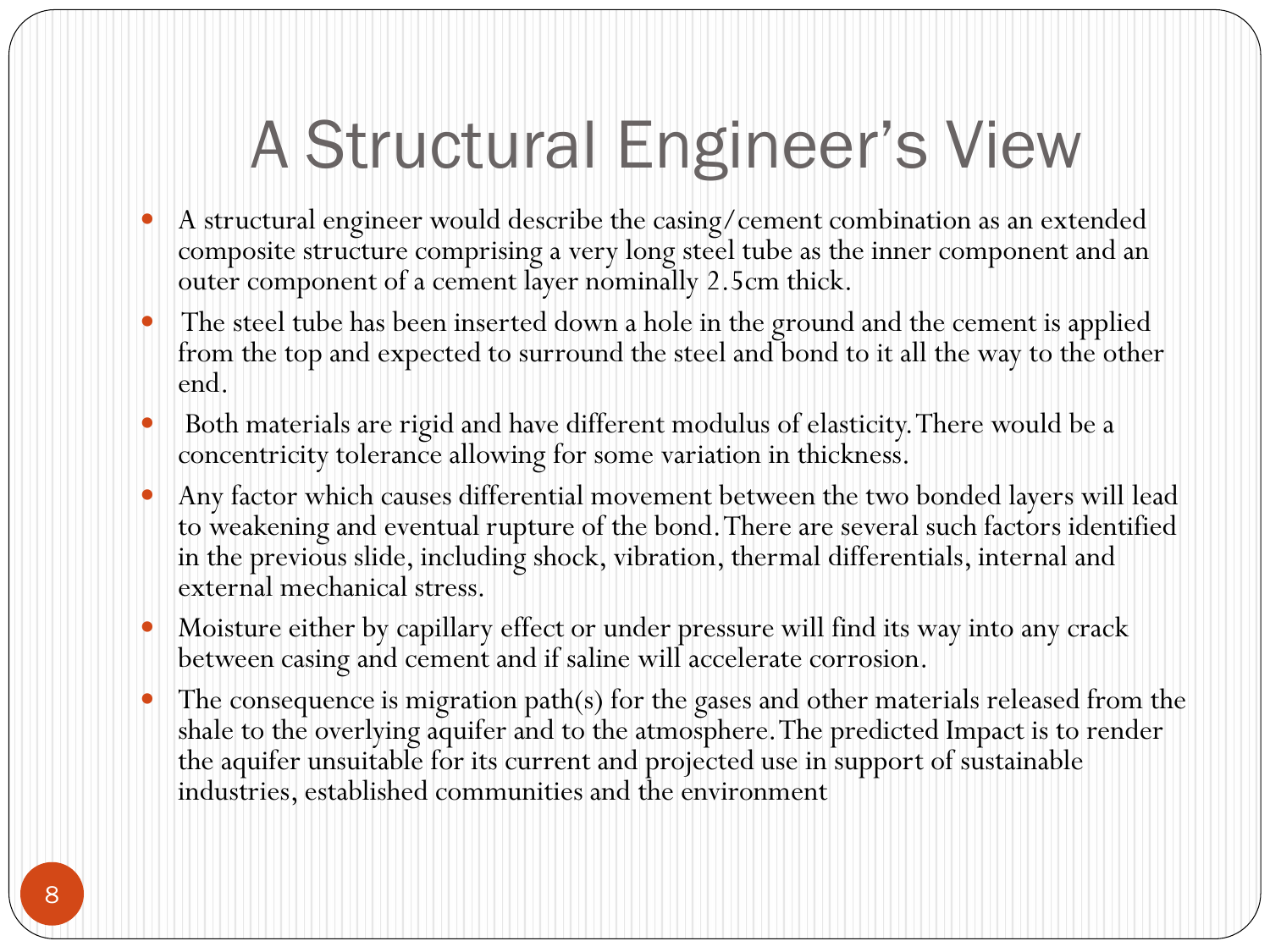#### Waste Water Disposal -Retention Pond Release

- Waste water is returned to the surface after a fracking operation. As well as the initial fracking additives it is highly saline and may contain heavy metals and radionuclides.
- Since 13th November 2013 industry responses to questions on the management of produced water have included:
- 1. Retention/Evaporation ponds--Risk of inundation and overflowing during a Wet season downpour
- 2. Road transport to a disposal facility-- A producing gas field of many thousands of wells implies 25 million/10,000 equals 2500 tanks per fracked well in transit along the Stuart Highway.
- 3. Deep Well injection—US experience not encouraging; Incomplete knowledge of aquifers, particularly connectivity between aquifers, indicates precautionary principle
- 4. Reverse Osmosis—Expensive, power hungry, centralised, residue disposal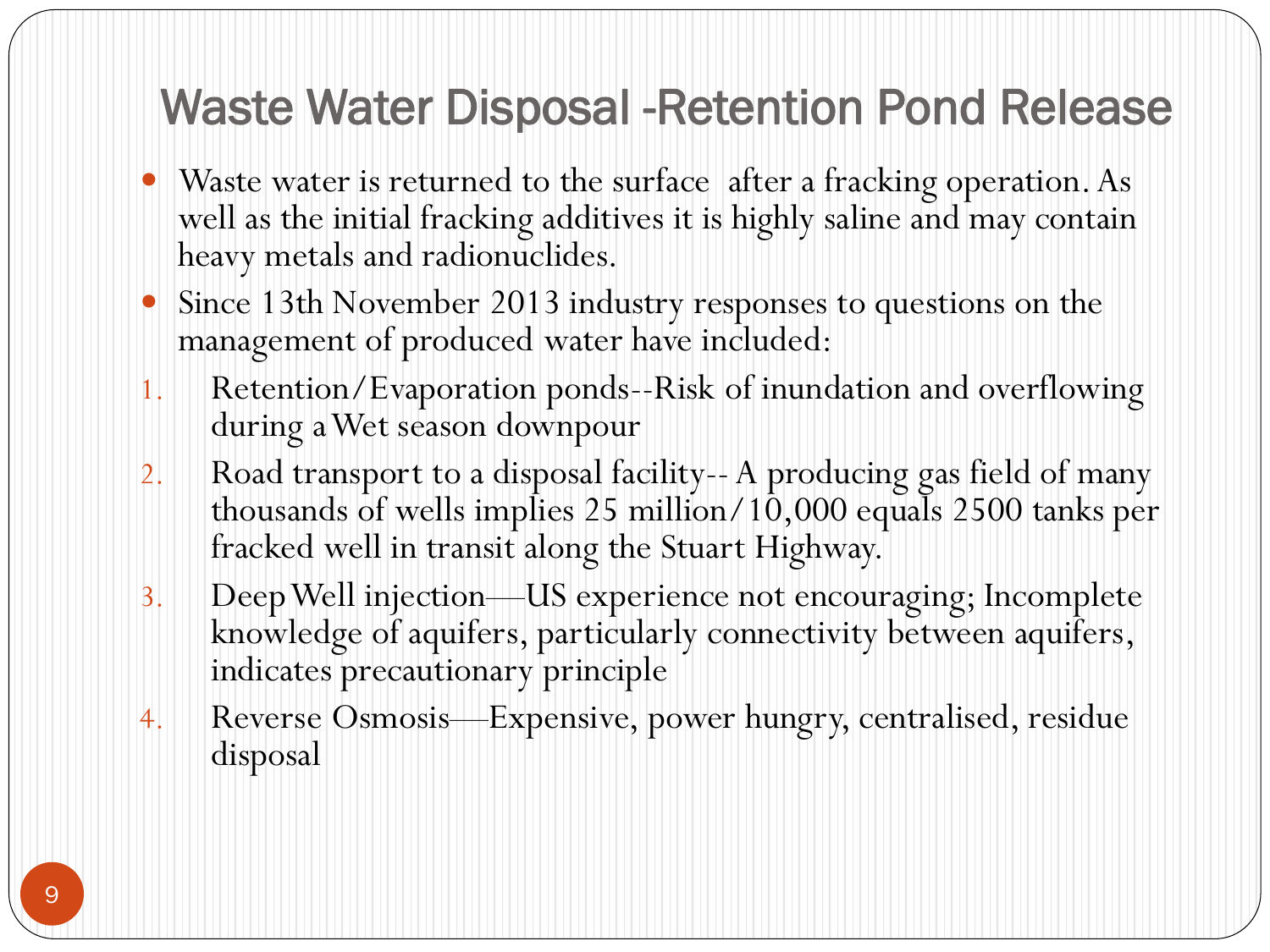### Waste Water Disposal -Retention Pond Release

When considered in the context of the development and production stages of a gas field and given that human error is a factor , these methods attract "risk ratings" of highly probable

The consequences should be rated as "High" noting that the Tindal aquifer is already contaminated, a situation which justifies a zero tolerance to further contamination.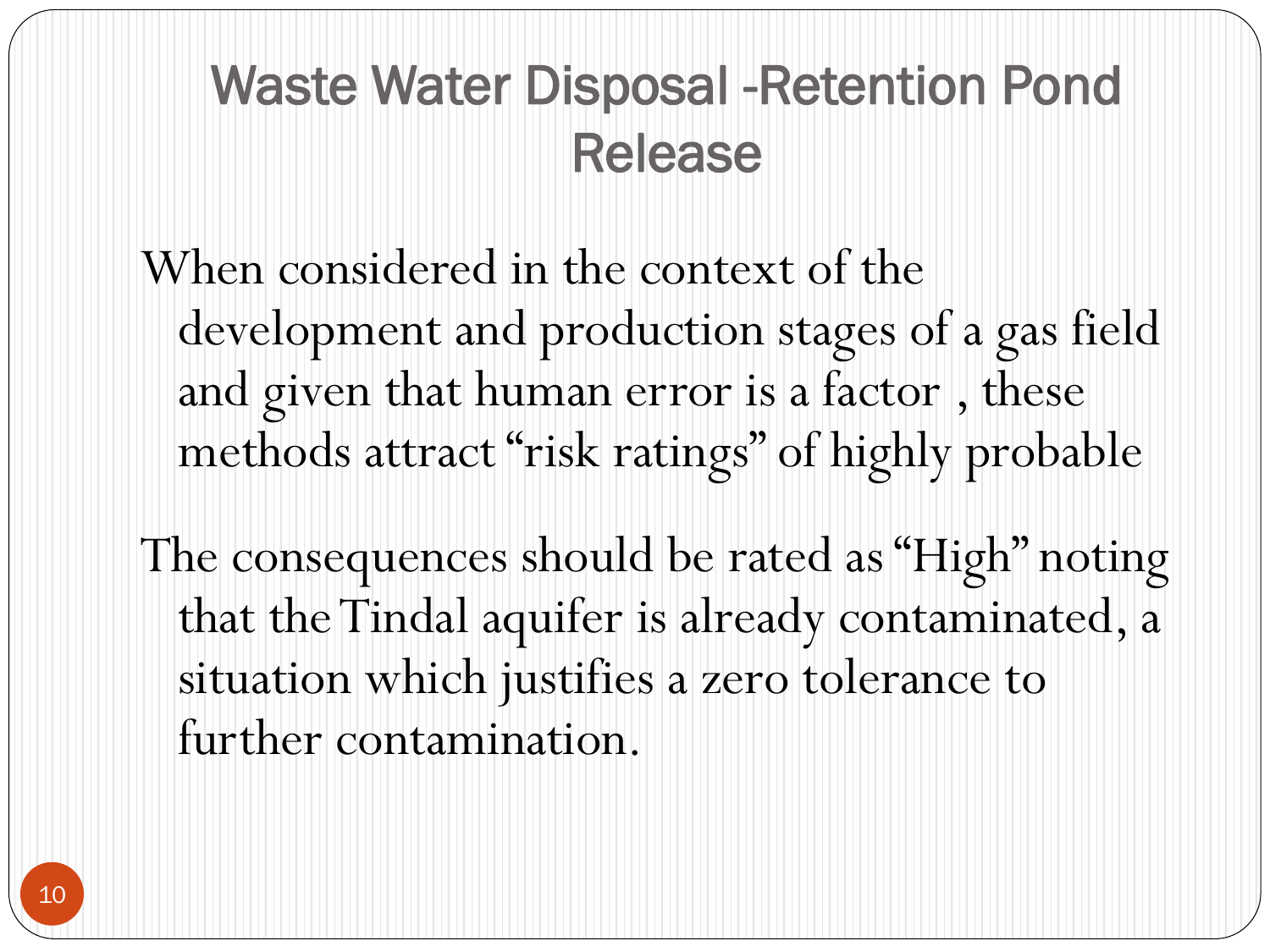### Risk and Consequence of Well Casing Leaks & Waste water spillage

The probability of EVENTS under examination, that of:

- Well casing leaks, when taken over a period of time starting with exploration and beyond the production phase of a gas field
- Waste water spillage during the exploration and productive phases of a gas field

are rated at 100%

The CONSEQUENCES to the eco-system of communities, industries and environment which briefly shared its space and resources with the gas industry are SEVERE and, in some cases, IRREVERSABLE.